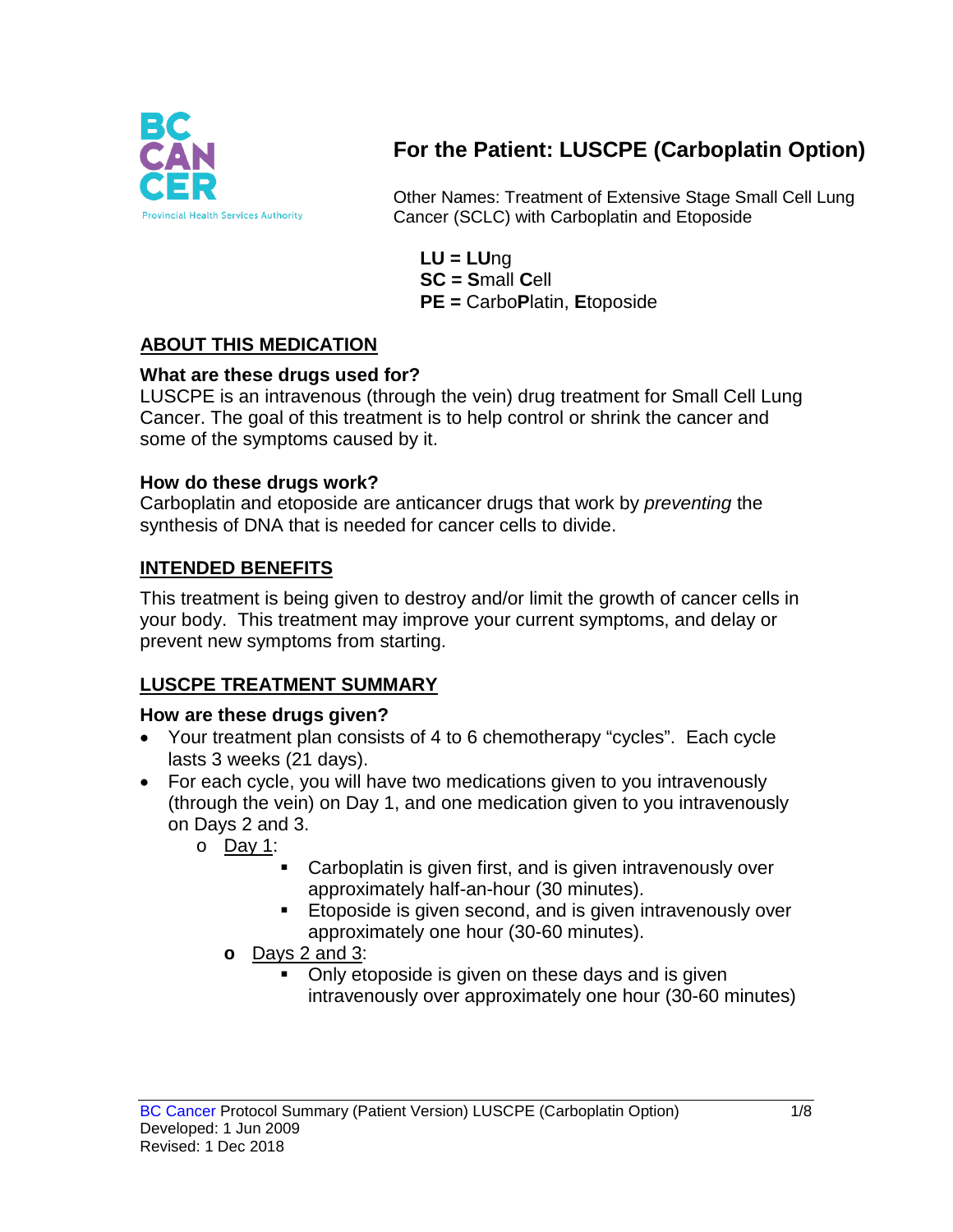#### **What will happen when I get my drugs?**

- A blood test is done within one month of starting treatment.
- A blood test is also done before Day 1 of each cycle.
- The dose and timing of your chemotherapy may be changed based on your blood test results and/or other side effects.
- Your very first treatment will take longer than other treatments because a nurse will be reviewing the possible side effects of your chemotherapy plan and will discuss with you how to manage them. *It is a good idea to bring someone with you to your first chemotherapy appointment.*
- You will be given a prescription for anti-nausea medications (to be filled at your regular pharmacy). Please bring your anti-nausea medications with you for each treatment. Your nurse will tell you when to take the anti-nausea medication(s). You may also need to take your anti-nausea drugs at home after therapy. It is easier to prevent nausea than to treat it once it happens, so follow directions closely.

### **LUSCPE TREATMENT PROTOCOL**

**Start Date: \_\_\_\_\_\_\_\_\_\_\_\_\_\_\_\_\_\_\_\_\_\_\_\_\_\_\_\_**

**Cycle 1:**

| Day 1             | Day 2     | Day 3     | Day 4     | Day 5     | Day 6         | Day 7     |
|-------------------|-----------|-----------|-----------|-----------|---------------|-----------|
| <b>Blood Test</b> | Etoposide | Etoposide | No        | No        | No            | No        |
| Carboplatin       |           |           | chemo     | chemo     | chemo         | chemo     |
| & Etoposide       |           |           |           |           |               |           |
| Day 8             | Day 9     | Day 10    | Day 11    | Day 12    | Day 13        | Day 14    |
| No                | <b>No</b> | <b>No</b> | <b>No</b> | <b>No</b> | <b>No</b>     | <b>No</b> |
| chemo             | chemo     | chemo     | chemo     | chemo     | chemo         | chemo     |
| Day 15            | Day 16    | Day 17    | Day 18    | Day 19    | <b>Day 20</b> | Day 21    |
| No                | No        | <b>No</b> | <b>No</b> | No        | No            | No        |
| chemo             | chemo     | chemo     | chemo     | chemo     | chemo         | chemo     |

**This 21-day cycle will repeat 3 to 5 more times.**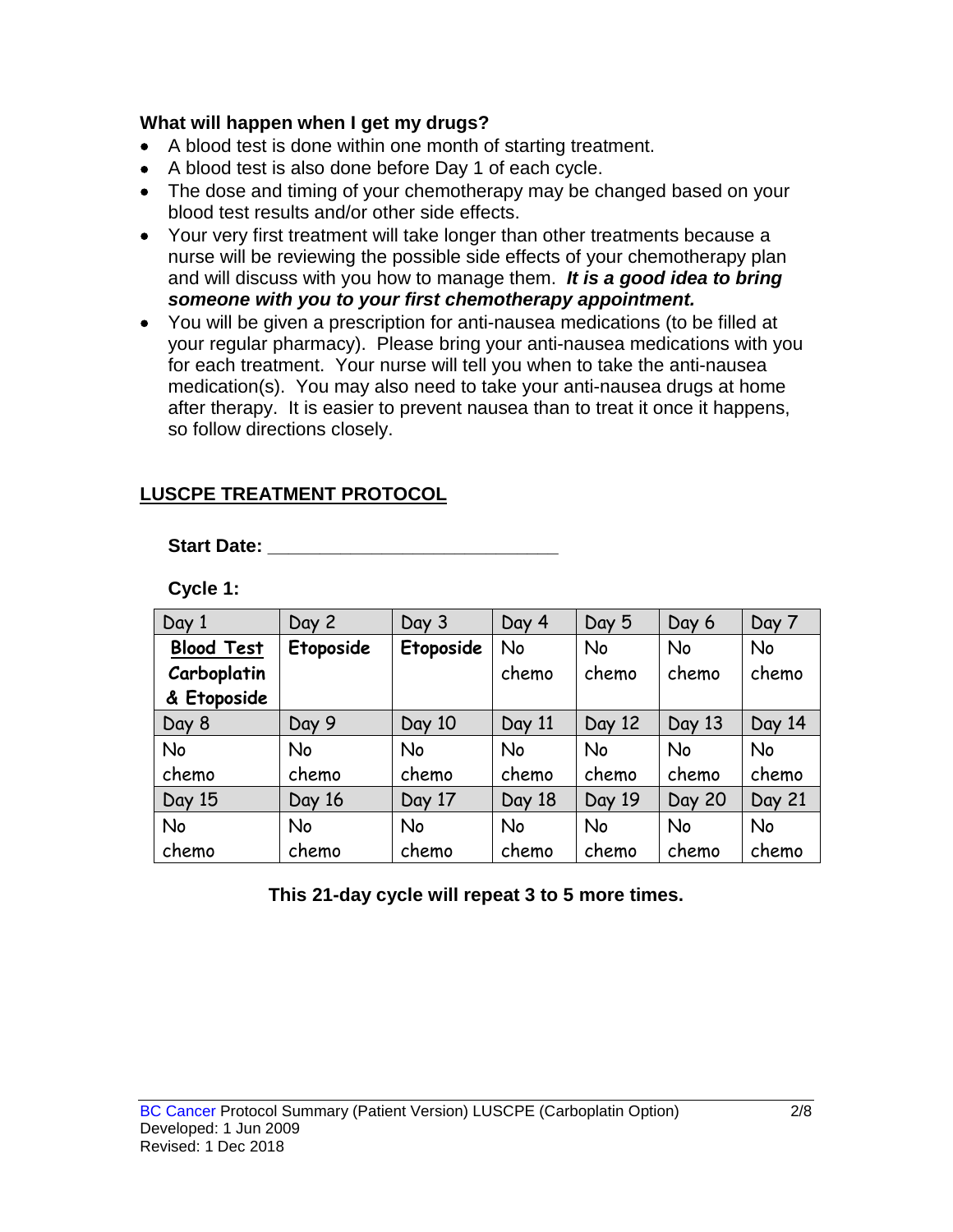## **CHEMOTHERAPY SIDE EFFECTS AND MANAGEMENT**

### **Are there any risks?**

• Unexpected and unlikely side effects can occur with any drug treatment. The ones listed below are particularly important for you to be aware of.

| <b>SERIOUS SIDE EFFECTS</b>                                                                                                                                                                                                                                                                                               | How common<br>is it? | <b>MANAGEMENT</b>                                                                                                                                                                                                                                                                                                                                                                                  |
|---------------------------------------------------------------------------------------------------------------------------------------------------------------------------------------------------------------------------------------------------------------------------------------------------------------------------|----------------------|----------------------------------------------------------------------------------------------------------------------------------------------------------------------------------------------------------------------------------------------------------------------------------------------------------------------------------------------------------------------------------------------------|
| Your white blood cells may<br>decrease 7-14 days after your<br>treatment. They usually return<br>to normal 3 weeks after your<br>last treatment. White blood<br>cells protect your body by<br>fighting bacteria (germs) that<br>cause infection. When they<br>are low, you are at greater<br>risk of having an infection. | Very common          | To help prevent infection:<br>Wash your hands often and always after using the bathroom.<br>Take care of your skin and mouth by gently washing regularly.<br>Avoid crowds and people who are sick.<br>Call your doctor <i>immediately</i> at the first sign of an <i>infection</i><br>such as fever (over 100°F or 38°C by an oral thermometer),<br>chills, cough, or burning when you pass urine. |
| Your platelets may decrease<br>during or after your treatment<br>They will return to normal after<br>your last treatment. Platelets<br>help to make your blood clot<br>when you hurt yourself. You<br>may bruise or bleed more<br>easily than usual.                                                                      | Common               | To help prevent bleeding problems:<br>Try not to bruise, cut or burn yourself.<br>Clean your nose by blowing gently, do not pick your nose.<br>Brush your teeth gently with a soft toothbrush as your gums<br>may bleed more easily. Maintain good oral hygiene.<br>Avoid taking ASA (eg: Aspirin®) or Ibuprofen (eg: Advil®),<br>unless prescribed by your doctor.                                |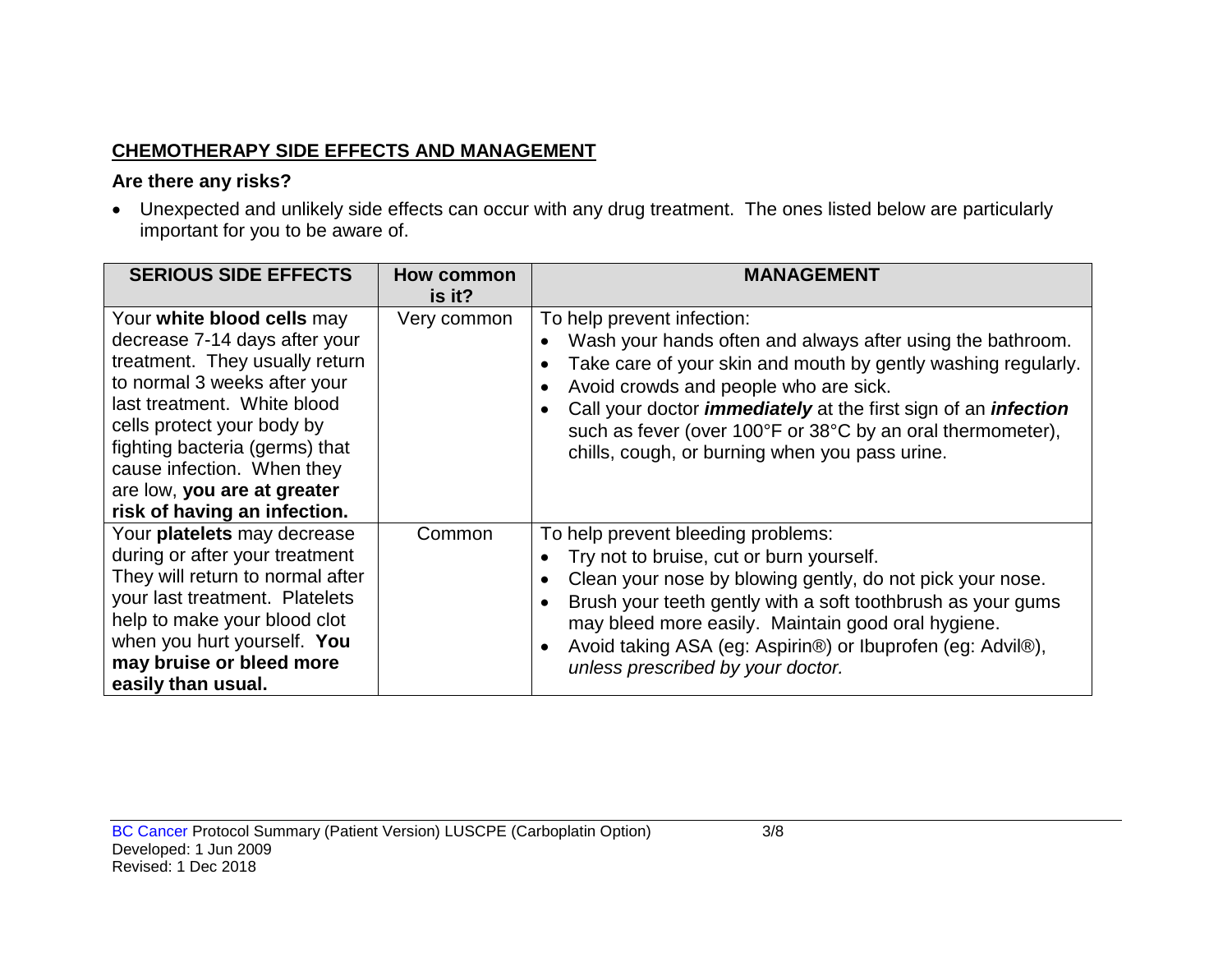| <b>SERIOUS SIDE EFFECTS</b>                                                                                                                                                                                                                   | How common<br>is it? | <b>MANAGEMENT</b>                                                                                                                                 |
|-----------------------------------------------------------------------------------------------------------------------------------------------------------------------------------------------------------------------------------------------|----------------------|---------------------------------------------------------------------------------------------------------------------------------------------------|
| <b>Allergic reactions may rarely</b><br>occur during or immediately<br>following administration of<br>etoposide. Signs of an allergic<br>reaction may include: chest<br>discomfort, shortness of<br>breath, light headedness and<br>flushing. | Rare                 | Tell your nurse or physician <i>immediately</i> if you experience<br>$\bullet$<br>these or any other side effects while receiving your etoposide. |
| Dizziness or feeling faint may<br>occur during administration of<br>etoposide.                                                                                                                                                                | Rare                 | Tell your nurse or doctor <i>immediately</i> .<br>$\bullet$<br>Lie down or sit with your feet elevated.<br>$\bullet$                              |
| Etoposide burns if it leaks<br>under the skin.                                                                                                                                                                                                | Very rare            | Tell your nurse <i>immediately</i> if you feel burning, stinging, or<br>$\bullet$<br>any other change while the drug is being given.              |

| <b>OTHER SIDE EFFECTS</b>                                                                                                                 | <b>How Common</b><br>Is It? | <b>MANAGEMENT</b>                                                                                                                                                                                                                                                                                                                                                                                                                                                                              |
|-------------------------------------------------------------------------------------------------------------------------------------------|-----------------------------|------------------------------------------------------------------------------------------------------------------------------------------------------------------------------------------------------------------------------------------------------------------------------------------------------------------------------------------------------------------------------------------------------------------------------------------------------------------------------------------------|
| Nausea and vomiting may<br>occur after your treatment and<br>may last for up to 24 hours.<br>Nausea may last longer for<br>some patients. | Very Common                 | You will be given a prescription for anti-nausea drug(s) to take<br>before your chemotherapy treatment and/or at home. It is easier<br>to prevent nausea than to treat it once it has happened, so follow<br>directions closely.<br>Drink plenty of liquids.<br>Eat and drink often in small amounts.<br>Try the ideas in "Food Choices to Help Control Nausea".<br>Your doctor may manage delayed nausea and vomiting<br>differently. Be sure to let your doctor know if you experience this. |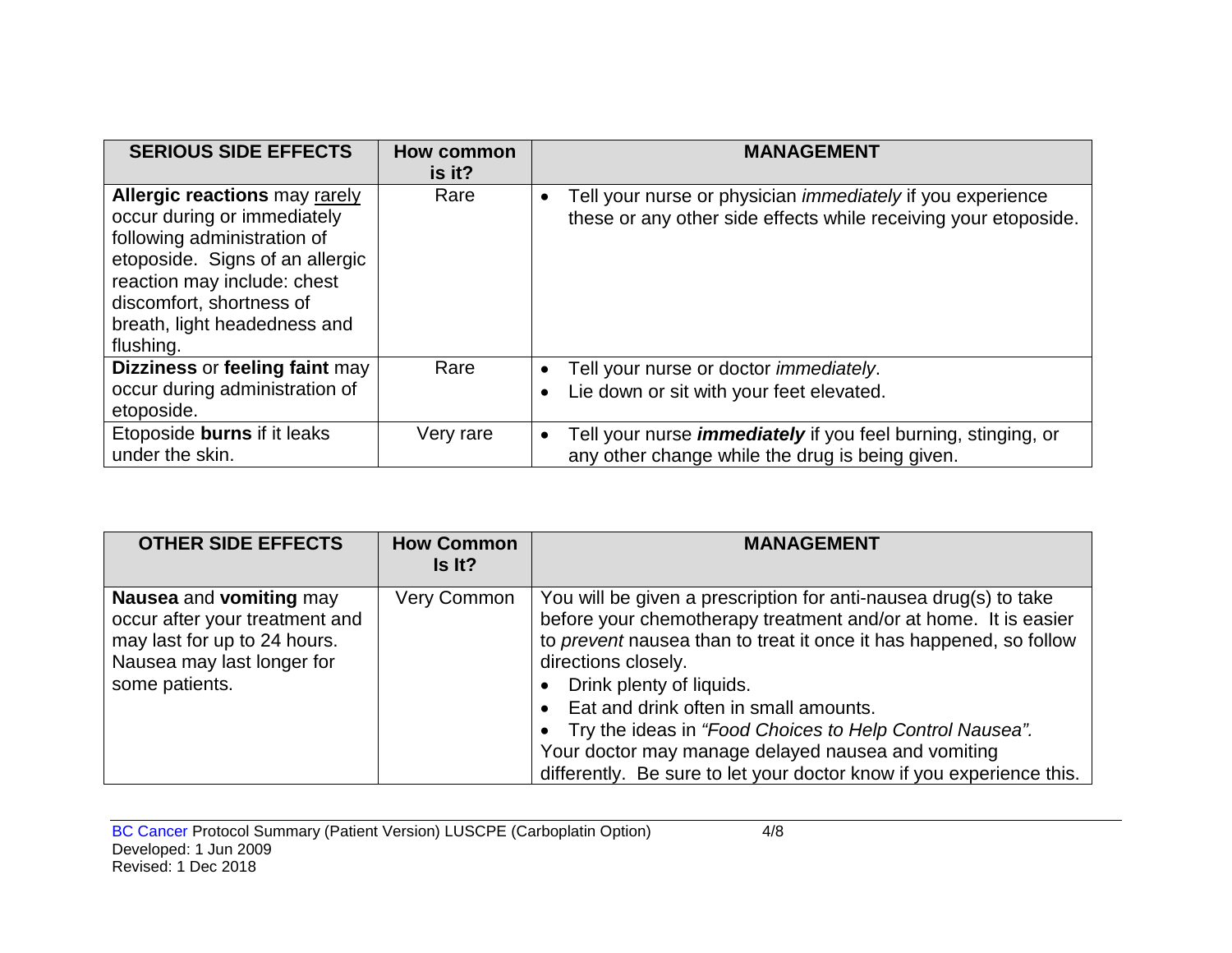| <b>OTHER SIDE EFFECTS</b>                                                                                                                                                                                                                                                                                                                                                                | <b>How Common</b><br>Is It? | <b>MANAGEMENT</b>                                                                                                                                                                                                                                                                                                     |
|------------------------------------------------------------------------------------------------------------------------------------------------------------------------------------------------------------------------------------------------------------------------------------------------------------------------------------------------------------------------------------------|-----------------------------|-----------------------------------------------------------------------------------------------------------------------------------------------------------------------------------------------------------------------------------------------------------------------------------------------------------------------|
| <b>Tiredness or lack of energy</b><br>may occur.                                                                                                                                                                                                                                                                                                                                         | Common                      | Do not drive a car or operate machinery if you are feeling<br>$\bullet$<br>tired.                                                                                                                                                                                                                                     |
| Hair loss can occur and may<br>begin within a few days or<br>weeks of treatment. Your hair<br>may thin or you may become<br>totally bald. Your scalp may<br>feel tender. You may lose hair<br>on your face and body. Your<br>hair will grow back once your<br>treatments are over and<br>sometimes between<br>treatments. Colour and texture<br>may change when your hair<br>grows back. | Common                      | Use a gentle shampoo and soft brush.<br>$\bullet$<br>Care should be taken with use of hair spray, bleaches, dyes<br>and perms.<br>Protect your scalp with a hat, scarf or wig in cold weather.<br>$\bullet$<br>Cover your head or apply sunblock on sunny days.<br>Apply mineral oil to your scalp to reduce itching. |
| <b>Constipation or diarrhea may</b><br>occur.                                                                                                                                                                                                                                                                                                                                            | Common                      | To help constipation:<br>Exercise if you can.<br>Drink plenty of liquids (8 cups a day).<br>Try ideas in "Suggestions for Dealing with Constipation".<br>To help diarrhea:<br>Drink plenty of liquids.<br>Eat and drink often in small amounts.<br>Refer to the pamphlet "Food Ideas to Help with Diarrhea".          |
| Pain or tenderness may occur<br>where the needle was placed<br>in your vein.                                                                                                                                                                                                                                                                                                             | Uncommon                    | Apply cool compresses or soak in cool water for 15-20<br>$\bullet$<br>minutes several times a day.                                                                                                                                                                                                                    |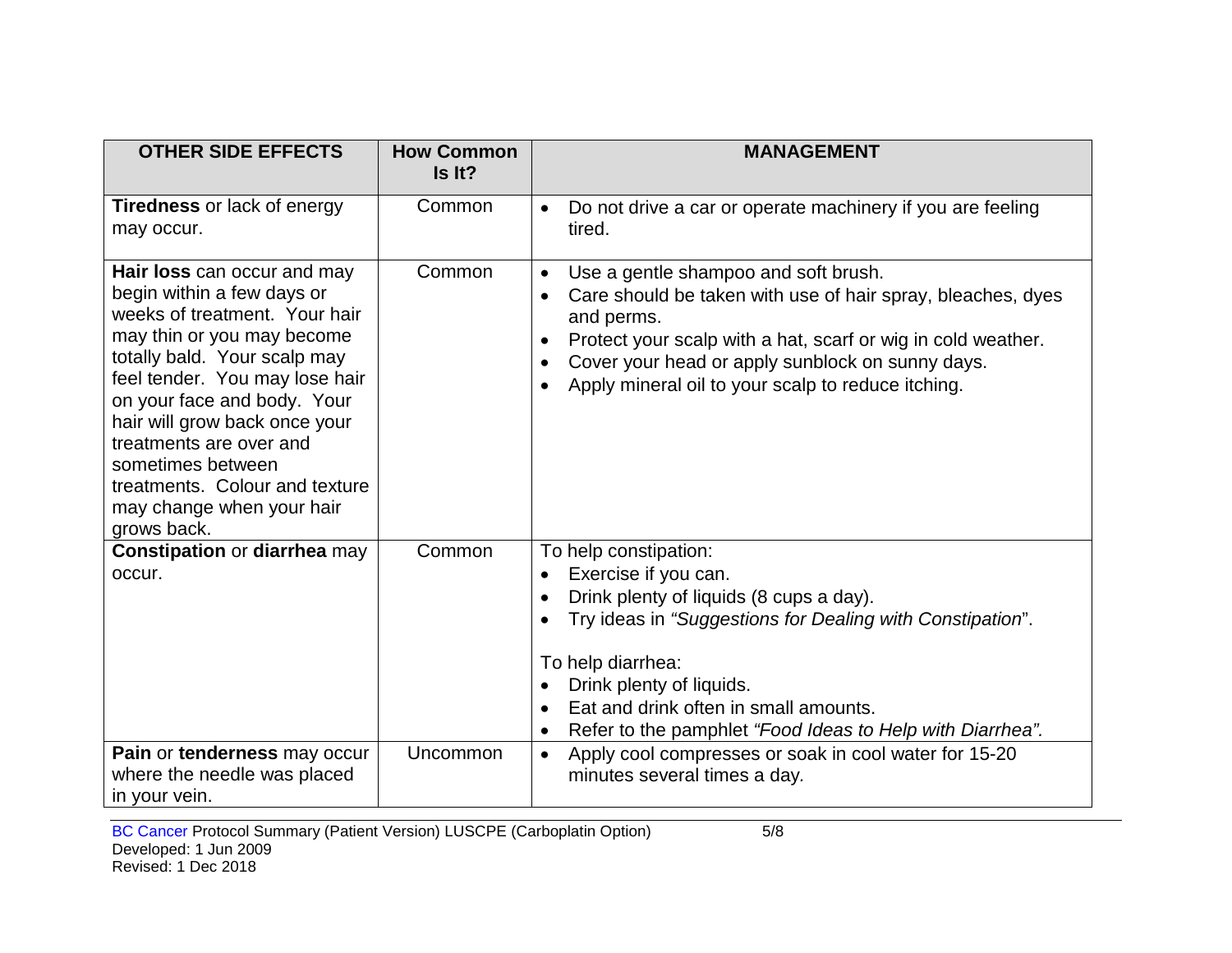| <b>OTHER SIDE EFFECTS</b>                                                                                                                                                                               | <b>How Common</b><br>Is It? | <b>MANAGEMENT</b>                                                                                                                                                                                                                                                                                                                                                                                                                                                                                                                                                                                                                     |
|---------------------------------------------------------------------------------------------------------------------------------------------------------------------------------------------------------|-----------------------------|---------------------------------------------------------------------------------------------------------------------------------------------------------------------------------------------------------------------------------------------------------------------------------------------------------------------------------------------------------------------------------------------------------------------------------------------------------------------------------------------------------------------------------------------------------------------------------------------------------------------------------------|
| Sore mouth may occur a few<br>days after treatment. Mouth<br>sores can occur on the tongue,<br>the sides of the mouth or in the<br>throat. Mouth sores or<br>bleeding gums can lead to an<br>infection. | Uncommon                    | Brush your teeth gently after eating and at bedtime with a very<br>soft toothbrush. If your gums bleed, use gauze instead of a<br>brush. Use baking soda instead of toothpaste.<br>Make a mouthwash with $\frac{1}{2}$ teaspoon baking soda or salt in 1<br>$\bullet$<br>cup warm water and rinse several times a day.<br>Try soft, bland foods like puddings, milkshakes and cream<br>soups.<br>Avoid spicy, crunchy or acidic food, and very hot or cold<br>$\bullet$<br>foods.<br>Call your doctor if you are having difficulty eating or drinking<br>due to pain.<br>Try the ideas in "Help with Sore Mouth during Chemotherapy". |
| Loss of appetite and weight<br><b>loss</b> may occur                                                                                                                                                    | <b>Uncommon</b>             | Try the ideas in "Nutrition and Lung Cancer" and "Food ideas<br>$\bullet$<br>to Help with Poor Appetite".                                                                                                                                                                                                                                                                                                                                                                                                                                                                                                                             |
| <b>Taste</b> alteration may occur                                                                                                                                                                       | Uncommon                    | Try the ideas in "Food Ideas to Cope with Taste and Smell<br>$\bullet$<br>Changes".                                                                                                                                                                                                                                                                                                                                                                                                                                                                                                                                                   |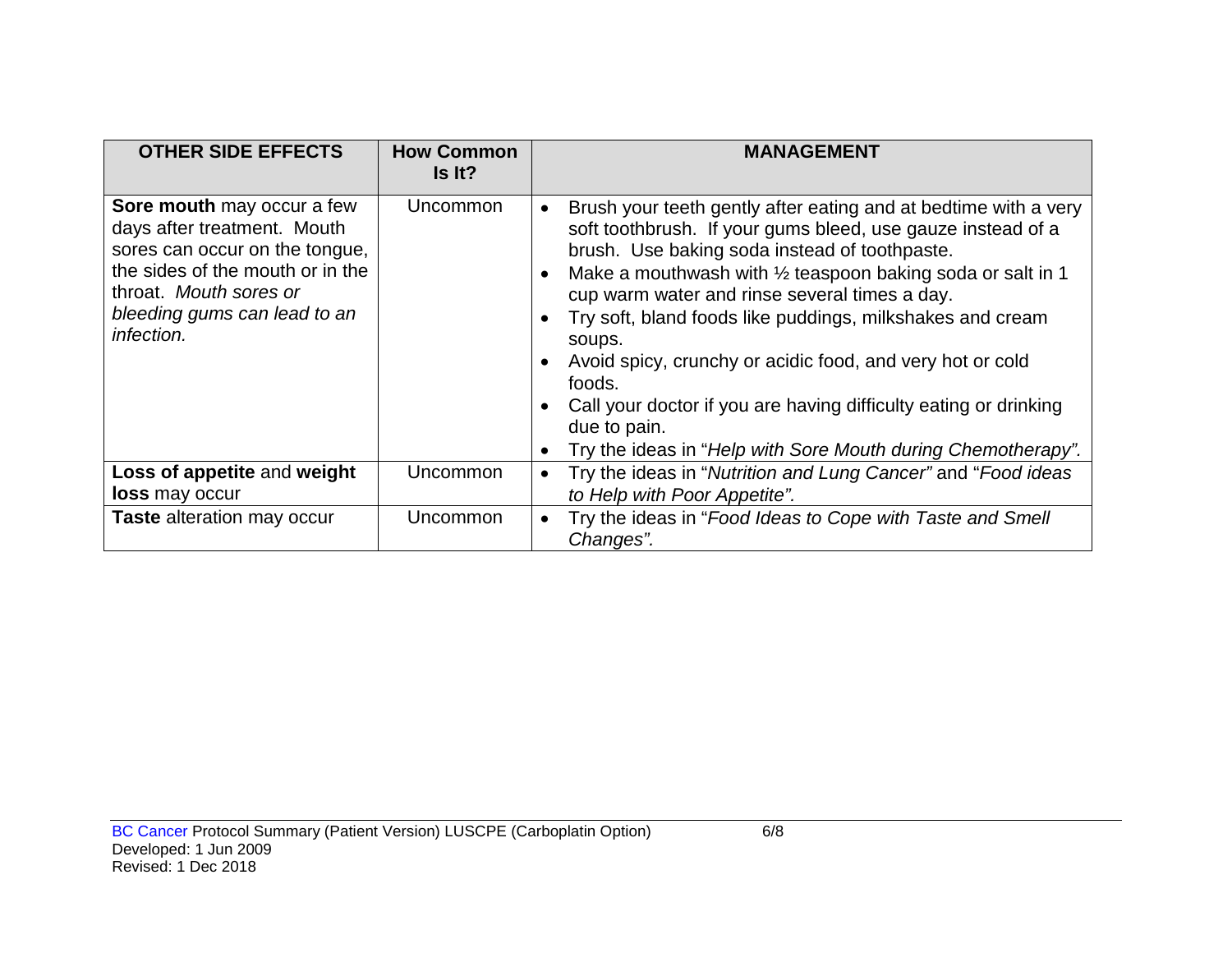## **INSTRUCTIONS FOR THE PATIENT**

### **What other drugs can interact with LUSCPE?**

- Other drugs such as phenytoin (Dilantin®), atovaquone (MEPRON ®), warfarin (Coumadin®), glucosamine and St John's Wort may interact with LUSCPE. Tell your doctor if you are taking these or other drugs as you may need extra blood tests, your dose may need to be changed or your treatment may need to be held for a few days.
- Check with your doctor or pharmacist before you start taking any new prescription or non-prescription drugs.

### **Other important things to know:**

- The drinking of alcohol (in small amounts) does not appear to affect the safety or usefulness of this treatment.
- This treatment may cause sterility in men and menopause in women. If you plan to have children, discuss this with your doctor before starting treatment.
- This treatment may damage sperm and may cause harm to the baby if used during pregnancy. It is best to use *birth control* while you are undergoing treatment. Tell your doctor right away if you or your partner becomes pregnant. Do not breast feed during treatment.
- Tell all doctors or dentists you see that you being treated with carboplatin and etoposide before you receive treatment of any form.

### **SEE YOUR DOCTOR OR GET EMERGENCY HELP IMMEDIATELY IF YOU HAVE:**

- Signs of an **infection** such as fever (over 100°F or 38°C by an oral thermometer), chills, cough, sore throat, pain or burning when you pass urine.
- Signs of **bleeding problems** such as black, tarry stools, blood in urine or pinpoint red spots on skin.
- Signs of an **allergic reaction** (rare) soon after a treatment including dizziness, fast heart beat, face swelling or breathing problems.

#### **SEE YOUR DOCTOR AS SOON AS POSSIBLE (DURING OFFICE HOURS) IF YOU HAVE:**

- Signs of **liver problems** such as yellow eyes or skin, white or clay-colored stools.
- Signs of **kidney problems** such as lower back or side pain, swelling of feet or lower legs.
- Signs of **anemia** such as unusual tiredness or weakness.
- **Changes in eyesight**.
- Ringing in your ears or **hearing problems**.
- **Skin rash** or **itching**.